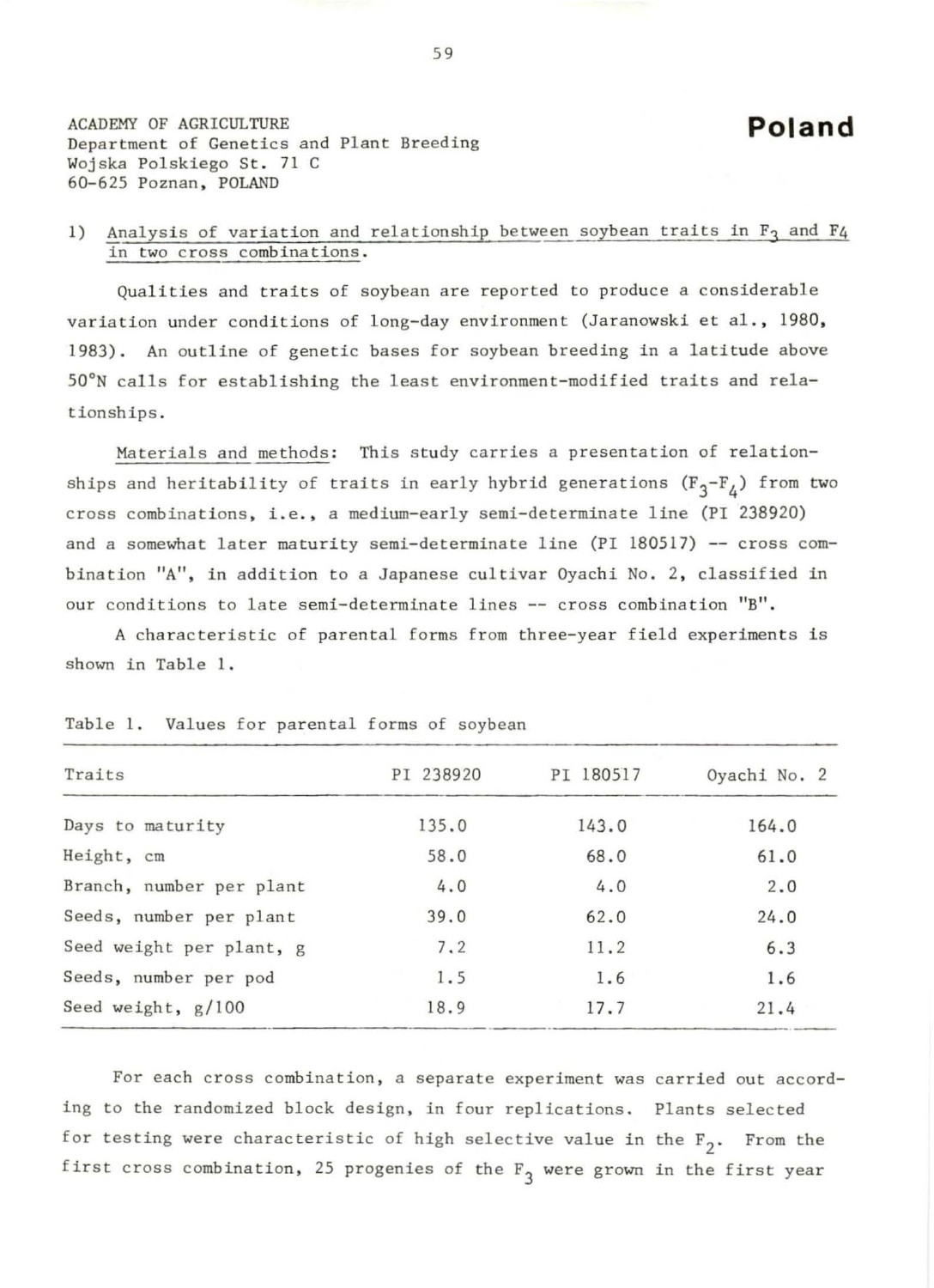of experiments and 33 of the  $F_4$  in the consecutive year. From the second cross combination, 67 progenies of the  $F_3$  were grown. In the consecutive year, the number of progenies were reduced to 32. Plants were grown in rows spaced 0.5 x 0.2 m. For biometric analysis, 10 plants were analyzed from each plot .

Results: Relationship estimates for developmental and morphological traits in hybrid generations are likely to help determine effective criteria for selection. In the first year, the variation of morphological traits and its effect on seed yield were analyzed. The second year included the relationship among earliness, morphological traits, and yield parameters. In the  $F_3$  and  $F_4$  of the two cross combinations, the values for variation coefficients were relatively low in the two years of experiments. The lowest variation was noted for the number of seeds per pod (Table 2).

A relatively high genotypic effect was found with respect to: plant height, branch number , seed number per pod and weight of 100 seeds. However, the effect varied with the combination and year. It was observed that plant traits of the  $F_{\mu}$  from the PI 238920 x Oyachi No. 2 were far more modified by the environment than those from the PI 238920 x PI 180517. Markedly low heritability coefficients were noted for earliness and yield parameters (Table 2) .

Despite the equivocal genotypic and environmental determination of the set up of soybean traits in the  $F_3$  and  $F_4$ , the heritability of yield structure elements showed higher values than the introduced forms had. Heritability coefficients of the latter for the number of seeds, seed weight, and weight of 100 seeds were estimated at 0.32, 0.33, and 0 . 46, respectively (Skorupska et al., 1984). The results suggest a good chance of developing genotypes with a more stable yield performance in hybrid generations and of their potential in the process of adjusting soybeans to new habitats.

Both the character and the range of correlation coefficients varied with years and cross combinations. Only a few correlations were found to occur with some regularity; e.g., in the  $F_3$  of the two cross combinations, distinct relationship was noted for the number of branches and weight of 100 seeds. In the  $F_4$ , the height of plants was correlated with the number of seeds per plant (A:  $r = 0.24$ ; B:  $r = 0.17$ ) and with the number of seeds per pod (A:  $r = 0.13$ ; B:  $r = 0.16$ ) (Table 3). A similar relationship was recorded for earliness, branch number, and weight of 100 seeds. Earliness was negatively correlated with plant height and showed more distinctly in the experiment with  $F_{4}$  plants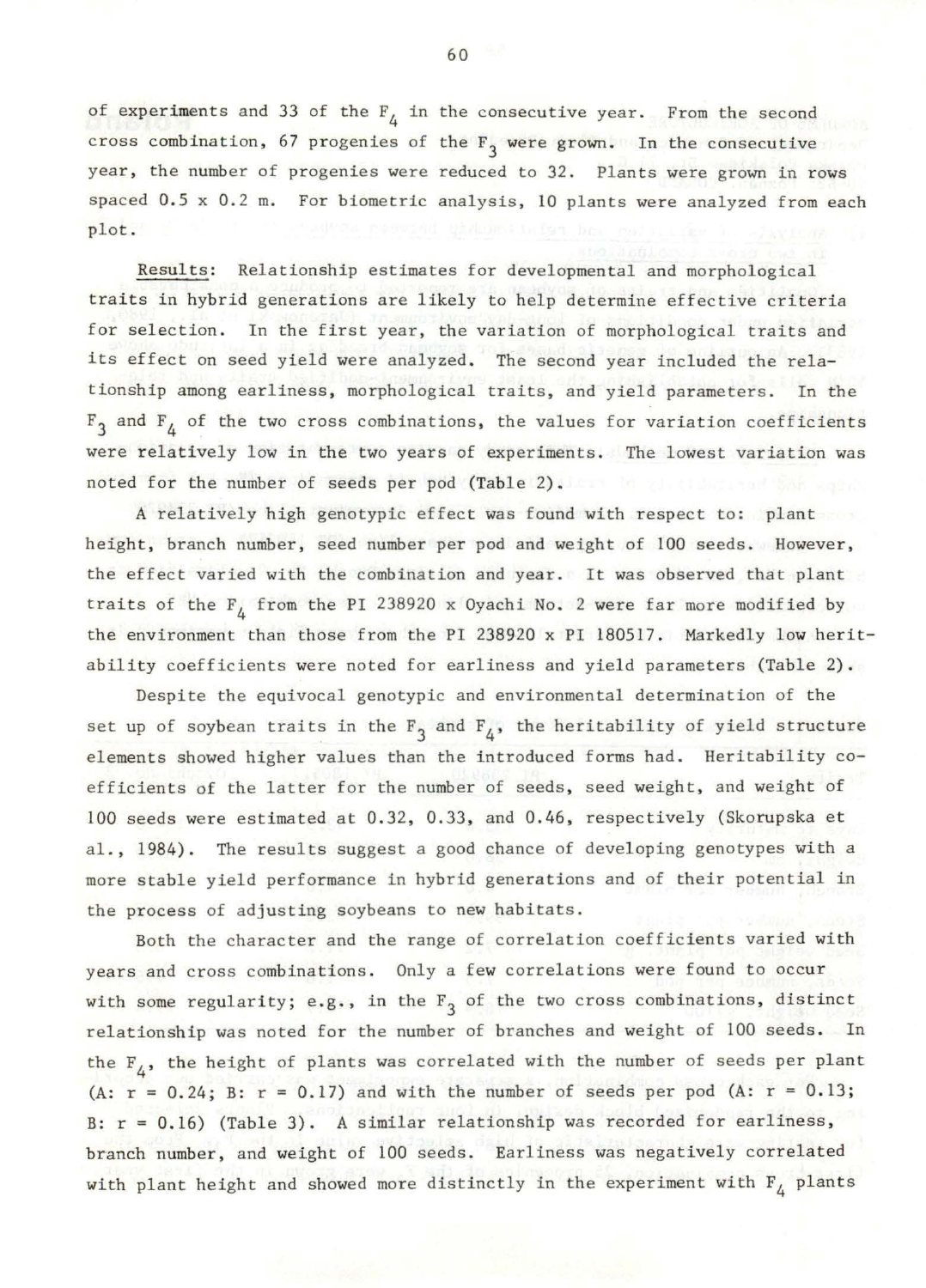| Traits                   | Mean                    |             | Variation<br>coefficient |                         | Heritability<br>coefficient |      |  |  |
|--------------------------|-------------------------|-------------|--------------------------|-------------------------|-----------------------------|------|--|--|
| Cross combination        | $\mathbf{A}$            | $\mathbf B$ | A                        | B                       | A                           | B    |  |  |
|                          |                         |             |                          | 1st year of experiments |                             |      |  |  |
| Height, cm               | 55.4                    | 73.1        | 9.2                      | 11.5                    | 0.63                        | 0.90 |  |  |
| Branch, number per plant | 5.9                     | 6.1         | 11.2                     | 16.3                    | 0.73                        | 0.88 |  |  |
| Seeds, number per plant  | 73.0                    | 65.0        | 14.5                     | 19.6                    | 0.73                        | 0.76 |  |  |
| Seeds, number per pod    | 1.6                     | 1.5         | 7.1                      | 5.7                     | 0.83                        | 0.68 |  |  |
| Seed weight per plant, g | 9.4                     | 10.9        | 11.7                     | 18.7                    | 0.46                        | 0.66 |  |  |
| Seed weight, g/100       | 12.8                    | 16.5        | 9.7                      | 7.7                     | 0.91                        | 0.62 |  |  |
|                          | 2nd year of experiments |             |                          |                         |                             |      |  |  |
| Earliness                | 11.0                    | 12.1        | 24.1                     | 21.4                    | 0.76                        | 0.16 |  |  |
| Height, cm               | 75.7                    | 98.5        | 9.0                      | 11.7                    | 0.93                        | 0.89 |  |  |
| Branch, number per plant | 5.7                     | 6.0         | 8.4                      | 13.0                    | 0.85                        | 0.56 |  |  |
| Seeds, number per plant  | 135.7                   | 71.5        | 12.7                     | 12.2                    | 0.85                        | 0.49 |  |  |
| Seeds, number per pod    | 1.7                     | 1.4         | 5.2                      | 5.4                     | 0.81                        | 0.57 |  |  |
| Seed weight per plant, g | 20.7                    | 12.9        | 13.0                     | 10.7                    | 0.85                        | 0.34 |  |  |
| Seed weight, g/100       | 15.3                    | 18.2        | 19.4                     | 8.5                     | 0.94                        | 0.89 |  |  |

Table 2. Variation and heritability of traits in  $F_3$  and  $F_4$  in two soybean cross combinations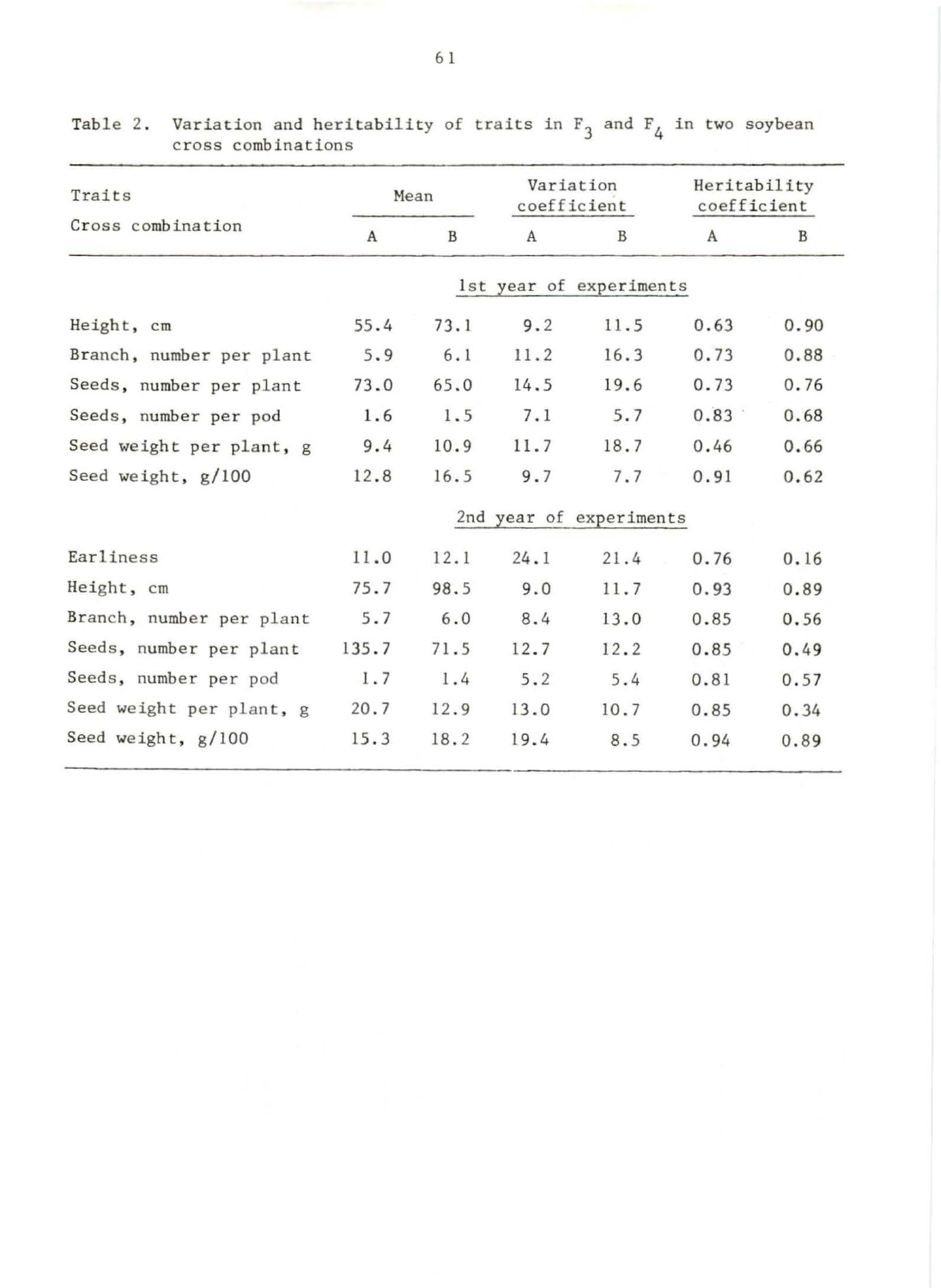|        |                          |                    |                         |                |         | -lst year of experiments |         |         |         |                                                                    |
|--------|--------------------------|--------------------|-------------------------|----------------|---------|--------------------------|---------|---------|---------|--------------------------------------------------------------------|
| Traits |                          |                    |                         | $\overline{2}$ | 3       | 4                        | 5       | 6       |         |                                                                    |
| 1.     | Height of plants         |                    | 1.00                    | 0.55           | 0.39    | 0.27                     | 0.22    | $-0.34$ |         |                                                                    |
| 2.     | Branch, number per plant | $\forall$          | 0.12                    | 1.00           | 0.80    | 0.40                     | 0.68    | $-0.21$ |         | <b>Combination</b><br>Cross<br>$\mathbf{g}^{\mathbf{n}}$           |
| 3.     | Seeds, number per plant  | SS                 | $-0.34$                 | $-0.33$        | 1.00    | 0.59                     | 0.87    | $-0.27$ |         |                                                                    |
| 4.     | Seeds, number per pod    | Combination<br>Cro | 0.06                    | 0.96           | $-0.40$ | 1.00                     | 0.61    | 0.02    |         |                                                                    |
| 5.     | Seed weight per plant    |                    | $-0.34$                 | $-0.33$        | 0.82    | $-0.43$                  | 1.00    | 0.15    |         |                                                                    |
| 6.     | Seed weight, g/100       |                    | 0.39                    | $-0.37$        | $-0.31$ | $-0.42$                  | 0.22    | 1.00    |         |                                                                    |
|        |                          |                    | 2nd year of experiments |                |         |                          |         |         |         |                                                                    |
|        |                          |                    | з.                      | 2              | 3       | 4                        | 5       | 6       |         |                                                                    |
| 1.     | Earliness                |                    | 1.00                    | $-0.20$        | 0.19    | 0.21                     | $-0.30$ | 0.09    | $-0.18$ | Combinati<br>Cros<br>uo:<br>$\omega$<br>$_{\rm H}$ $\rm g_{\rm H}$ |
| 2.     | Height of plants         | A''                | $-0.45$                 | 1.00           | 0.41    | 0.17                     | 0.16    | $-0.23$ | $-0.52$ |                                                                    |
| 3.     | Branch, number per plant |                    | 0.10                    | 0.04           | 1.00    | 0.71                     | $-0.13$ | 0.44    | $-0.48$ |                                                                    |
| 4.     | Seeds, number per plant  | Cross              | $-0.34$                 | 0.24           | 0.02    | 1.00                     | $-0.13$ | 0.75    | $-0.55$ |                                                                    |
| 5.     | Seeds, number per pod    | Combination        | 0.02                    | 0.13           | 0.02    | 0.40                     | 1.00    | 0.05    | 0.26    |                                                                    |
| 6.     | Seed weight per plant    |                    | $-0.64$                 | 0.30           | 0.06    | 0.63                     | $-0.13$ | 1.00    | 0.12    |                                                                    |
| 7.     | Seed weight, g/100       |                    | $-0.39$                 | 0.10           | 0.04    | $-0.39$                  | $-0.62$ | 0.46    | 1.00    |                                                                    |
|        |                          |                    |                         |                |         |                          |         |         |         |                                                                    |

Table 3. Phenotypic correlation coefficients in  $F_3$  and  $F_4$